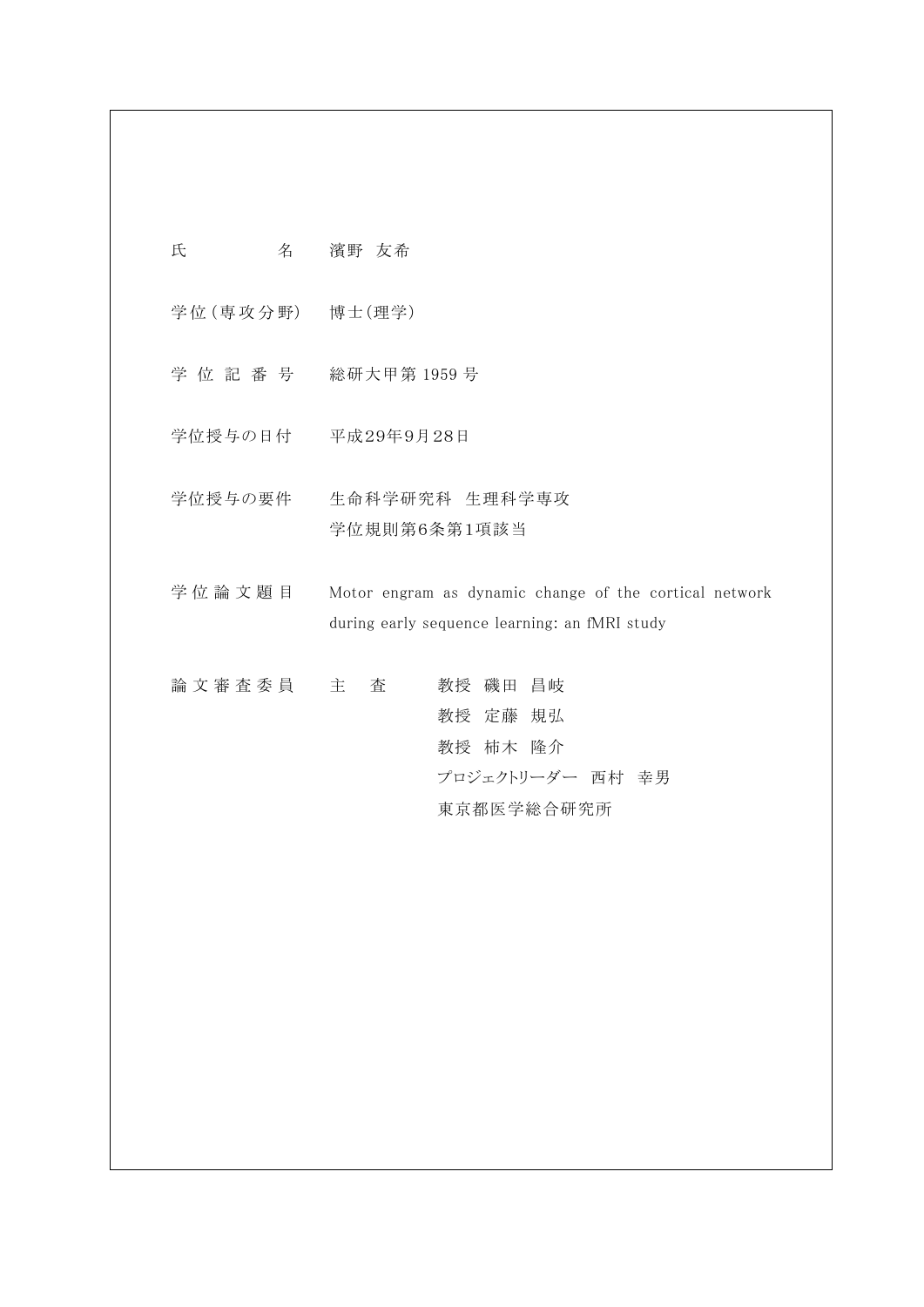## 論文の要旨

## Summary (Abstract) of doctoral thesis contents

Practice improves the performance of skilled movements, both in speed and accuracy. Emphasis on speed improves performance by defining an optimal learning target, but learning can occur even without speed incentives. Little is known how these characteristics of the practice, the speed or accuracy, are integrated to form the neural substrates of the sequence learning, that is, engram.

An engram has four characteristics: persistence, ecphory, content, and dormancy. An engram is a persistent change in the brain by a specific experience or encoding. An engram is activated through interaction with retrieval cues, which activation is termed ecphory. The content of an engram reflects what transpired at encoding thus predicts what can be recovered during subsequent retrieval. An engram exists in a dormant state between the two active processes of encoding and retrieval. During dormant state, the strength of the synaptic connection is stabilized. At retrieval, the connections are destabilized so that the synaptic connections are modified. Thus, the series of the active states of encoding and retrieval intervened by dormant state comprises the learning process, resulting in the serial change in the spatiotemporal pattern of the neural ensemble. The neural substrate of motor engrams in the human brain is hard to identify because their dormant state is hard to discriminate. The previous neuroimaging approaches to find out the motor engram have mainly focused on the ecphory.

Here I utilized eigenvector centrality (EC) as the measure of the information transfer at the network level accumulation, expecting that the trace of brain changes brought about by motor training--the motor engram--may be determined using functional MRI. EC is a class of graph theory-based measures assessing the centrality or importance. While the eigenvector centrality favors nodes that have high correlations with many other nodes, it specifically favors nodes that are connected to nodes that are themselves central within the network. Thus, the EC takes into account the entire pattern of the network, allowing us to estimate the importance of each voxel within the whole brain network with seed- and task-free fashion.

To discriminate the engrams formed by an emphasis on speed or accuracy targets, I conducted functional MRI with 58 normal volunteers, who performed a sequential finger tapping task with the non-dominant left hand inside the scanner. Participants practiced a tapping sequence alternately as quickly as possible (maximum mode) or at a constant speed of 2 Hz, paced by a visual cue which specified the sequence (constant mode). My hypothesis was that different learning modes enhance distinct engrams. To quantify brain changes at the network level that characterize the engram, even when dormant, I applied the EC to the residual time -series after modeling out the task-related activity, because the residual BOLD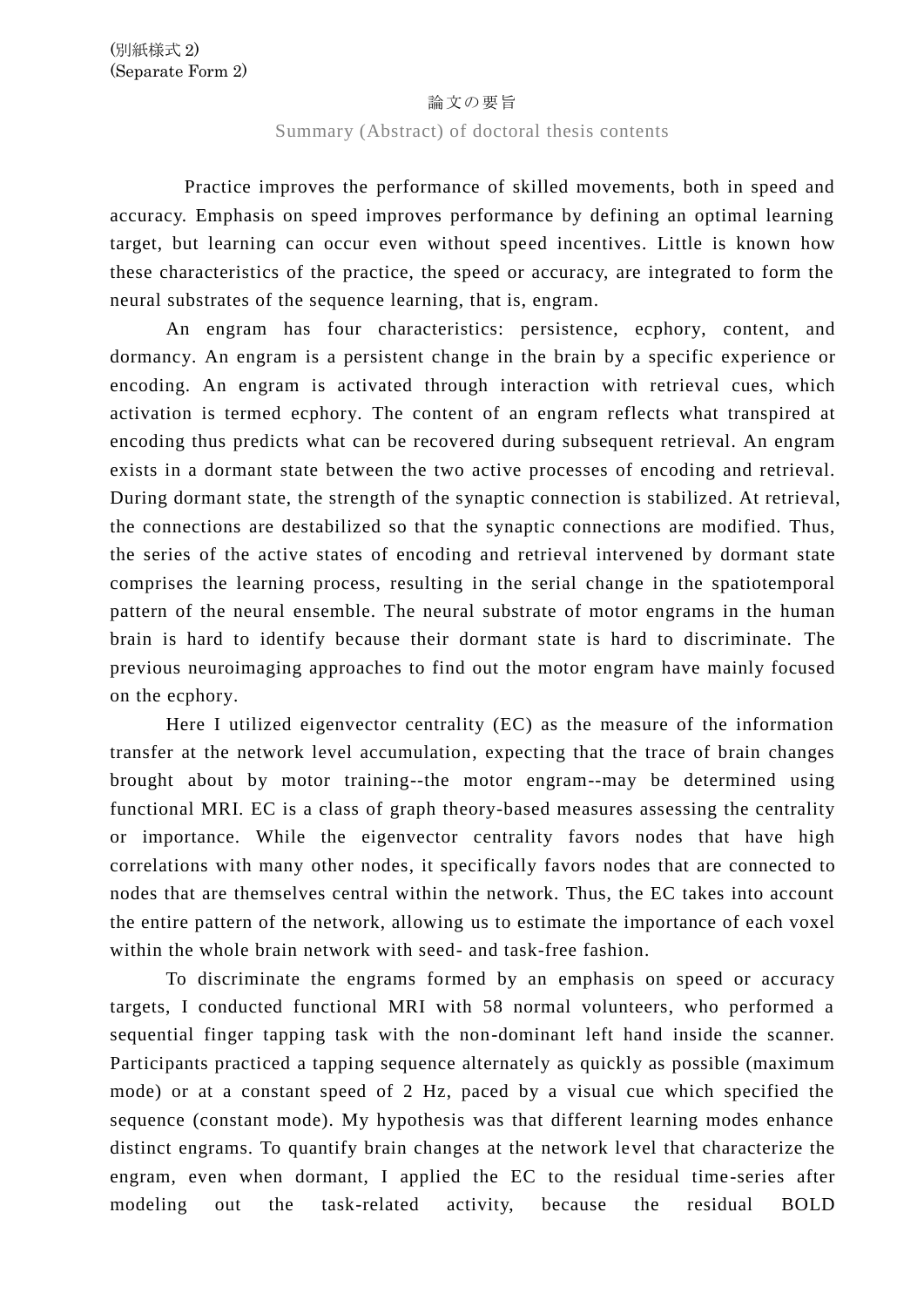(Blood-Oxygen-Level-Dependent) signals were thought to include task-non-specific neural fluctuations, corresponding to spontaneous brain activity.

The performance was transferred from the constant mode to maximum mode, but not vice versa. During the maximum mode, areas of greatest network centrality indicating the engram location were found in the left anterior intraparietal sulcus (aIPS), connecting with the ventral inferior parietal lobule (IPL). During the constant mode, a distinct engram was found in bilateral dorsal premotor cortex and right primary motor cortex (M1). A learning-related increment in task-related activity in the right M1 was observed in both modes.

Learning-related enhancement of EC in the left aIPS during rest condition of the maximum mode probably represented the accumulation of information provided by the comparison between the action plan of the rapid transition of the one finger to the next in the sequence and the actual feedback. Thus, the left aIPS-IPL represented the sensorimotor integration of precisely tuned rapid finger movements the one finger to the next in the sequence. The PMd is a probable substrate for the coordinate transformation from the visually presented spatial goals to joint movements in the response domain through associative learning, coding the accuracy with the M1. Therefore, within an M1-centered parietal-premotor network motor engram, the left aIPS-IPL appears to represent the sensorimotor integration of precisely timed rapid finger movements, and the PMd and M1 the accuracy of their assignment. Present findings constitute the first demonstration of motor engrams formed by only 30 min of training.